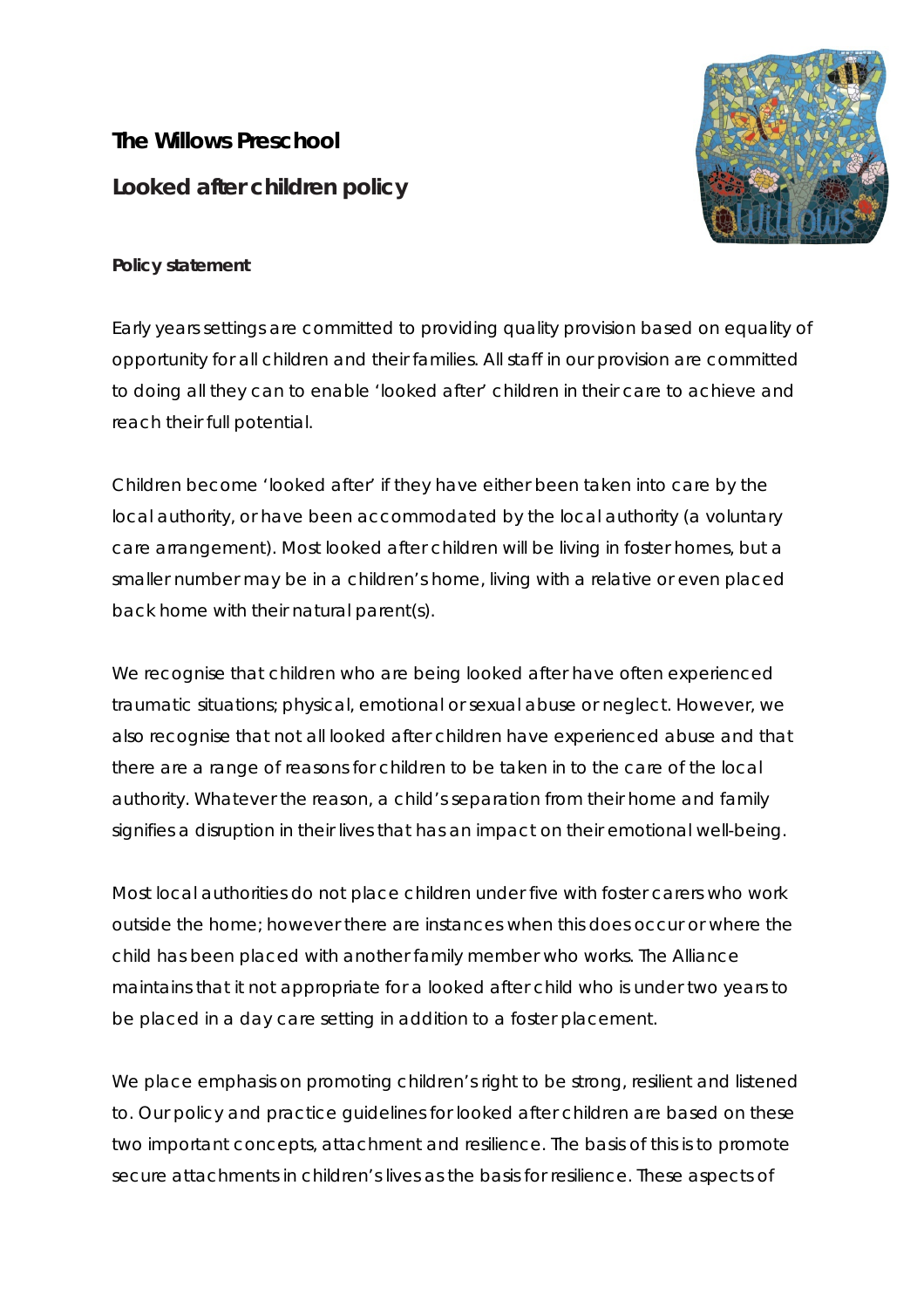well-being underpin the child's responsiveness *to* learning and are the basis in developing positive dispositions *for* learning. For young children to get the most out of educational opportunities they need to be settled enough with their carer to be able to cope with further separation, a new environment and new expectations made upon them.

#### **Principles**

- The term 'looked after child' denotes a child's current legal status; this term is never used to categorise a child as standing out from others. We do not refer to such a child using acronyms such as LAC.
- We do not normally offer placements for babies and children under two years who are in care; we offer instead other services to enable a child to play and engage with other children where their carer stays with the child.
- We offer places to two-year-old children in exceptional circumstances who are in care. In such cases, the child should have been with the foster carer for at least two months and show signs of having formed a secure attachment to the carer and where the placement in the setting will last a minimum of three months.
- We offer places for funded three and four-year-olds who are in care to ensure they receive their entitlement to early education. We expect that a child will have been with a foster carer for a minimum of one month and has formed a secure attachment to the carer. We expect that the placement in the setting will last a minimum of six weeks.
- We will always offer 'stay and play' provision for a child who is two to five years old who is still settling with their foster carer, or who is only temporarily being looked after.
- Where a child who normally attends our setting is taken into care and is cared for by a local foster carer we will continue to offer the placement for the child.

#### **Procedures**

- The designated person for looked after children is the designated child protection co-ordinator.
- Every child is allocated a key person before they start and this is no different for a looked after child. The designated person ensures the key person has the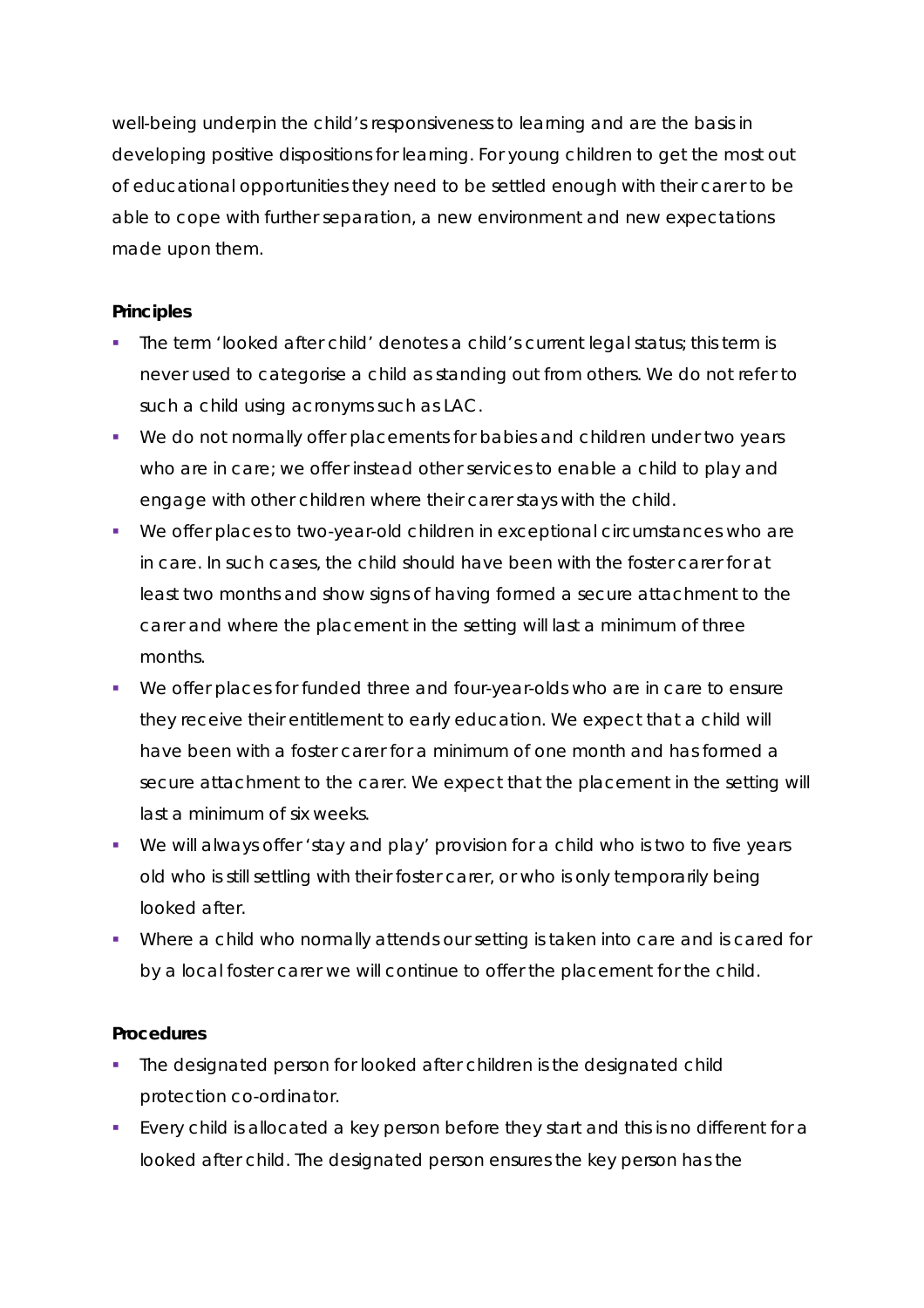information, support and training necessary to meet the looked after child's needs.

- The designated person and the key person liaise with agencies, professionals and practitioners involved with the child and his or her family and ensure appropriate information is gained and shared.
- The setting recognises the role of the local authority social care department as the child's 'corporate parent' and the key agency in determining what takes place with the child. Nothing changes, especially with regard to the birth parents or foster carer's role in relation to the setting without prior discussion and agreement with the child's social worker.
- At the start of a placement there is a professionals meeting that will determine the objectives of the placement and draw up a care plan that incorporates the child's learning needs. This plan is reviewed after two weeks, six weeks and three months. Thereafter at three to six monthly intervals.
- The care plan needs to consider such issues for the child as:
	- **-** the child's emotional needs and how they are to be met;
	- **-** how any emotional issues and problems that affect behaviour are to be managed;
	- **-** the child's sense of self, culture, language(s) and identity and how this is to be supported;
	- **-** the child's need for sociability and friendship;
	- **-** the child's interests and abilities and possible learning journey pathway; and
	- **-** how any special needs will be supported.
- In addition the care plan will also consider:
	- **-** how information will be shared with the foster carer and local authority (as the 'corporate parent') as well as what information is shared with whom and how it will be recorded and stored;
	- **-** what contact the child has with his/her birth parent(s) and what arrangements will be in place for supervised contact. If this is to be the setting, when, where and what form the contact will take will be discussed and agreed;
	- **-** what written reporting is required;
	- **-** wherever possible, and where the plan is for the child's return home, the birth parent(s) should be involved in planning; and